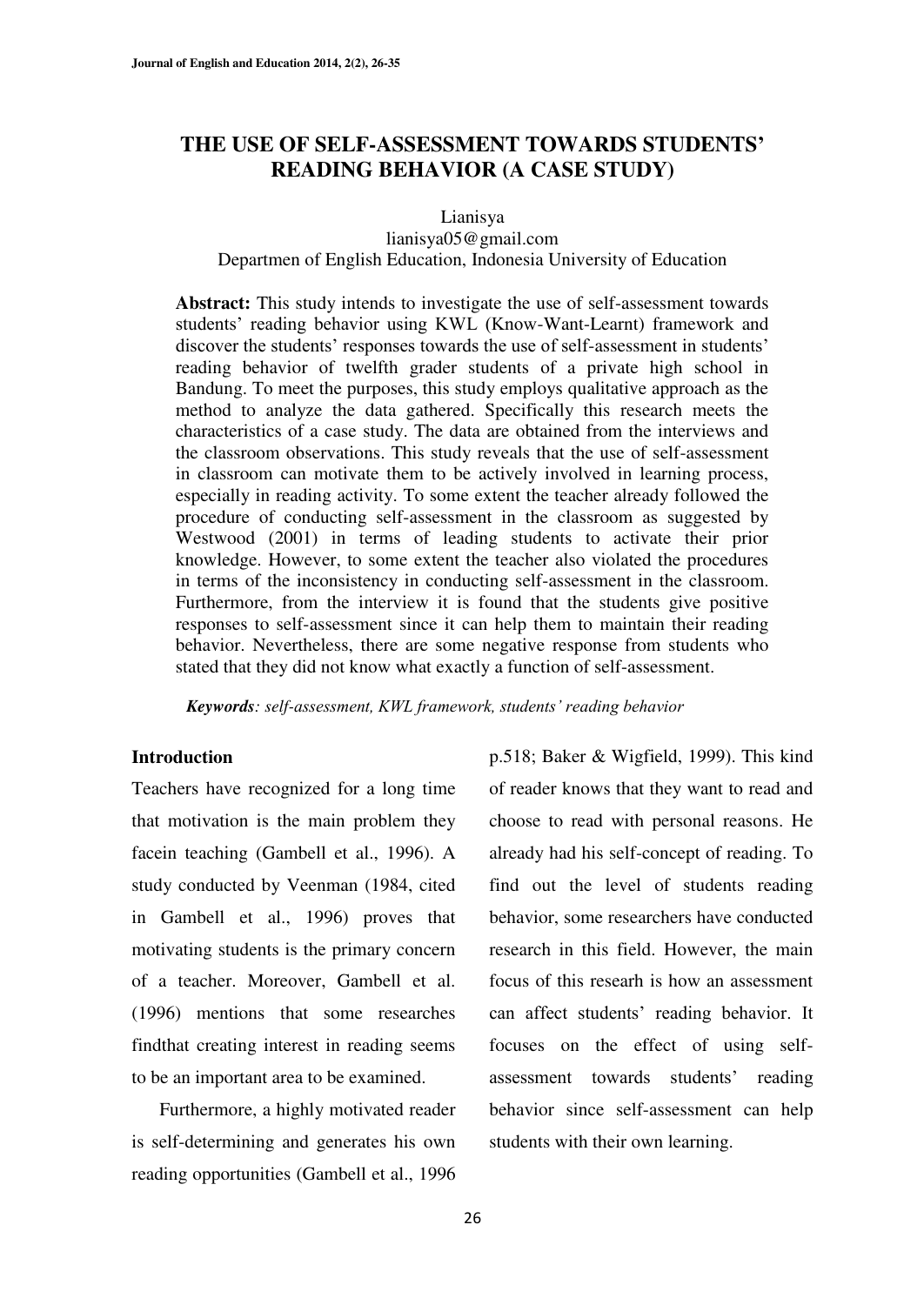In addition, the process of assessing students by using self-assessment will give students chance to get involved in the learning process. Students are involved deeply in the evaluation of work. Also, the teacher can give some immediate feedback which can be used to improve learning. Moreover the emphasis of self-assessment is on the progress and mastery of knowledge to increase students' confidence and motivation in learning (McMillan, 2007; Genesee & Upshur, 1996) especially in reading.

Chamot & O'Malley  $(1994, \text{ cited in})$ Harris, 1997) saythat, self-assessment will make the students realize the huge responsibility of the process of their learning. Also, self-assessment has a big role to help learners locate their own strengths and weaknesses. Then after they know about that, self-assessment can help them to think about what they need to do. Harris (1997) also mentions that selfassessment helps to direct students to summarize and decide what the best strategy for their learning is. Consequently, self-assessment can increase the awareness of the communication strategies they use.

Thus this research focuses on selfassessment in the form of self-assessment journal developed by Ogle (1986) which is called as KWL (Know-Want-Learnt) Framework. Students are expected to answer three statements related to the frameworkalso to sum up their own understanding. Those statements are: (1) What I Know, (2) What I Want to Know, (3) What I have Know.

Some variables are used in this research as seen in the title and imply on this research. Those terms are the most important keywords of this research. Hence, to avoid some misunderstanding, the following are the clarification of four important terms of this research.

### *Self-assessment*

Self-assessment is defined as the tool to assess students' comprehension by involving them in the process of evaluation. It has been popular since 1990s since it was considered as a tool for assisting learners (Kato, 2009). In line with that, self-assessment provides a real role to be played by learners themselves to assess their own language learning and also it has a great role in helping learners focus on their learning process (Genesee & Upshur, 1996; Harris, 1997). Moreover, by using self-assessment in their learning process, language learners will have some responsibility in locating their own strengths and weaknesses (Harris, 1997).

## *KWL Framework*

 This framework has been developed by Ogle since 1996. This framework is widely used by some language educators all over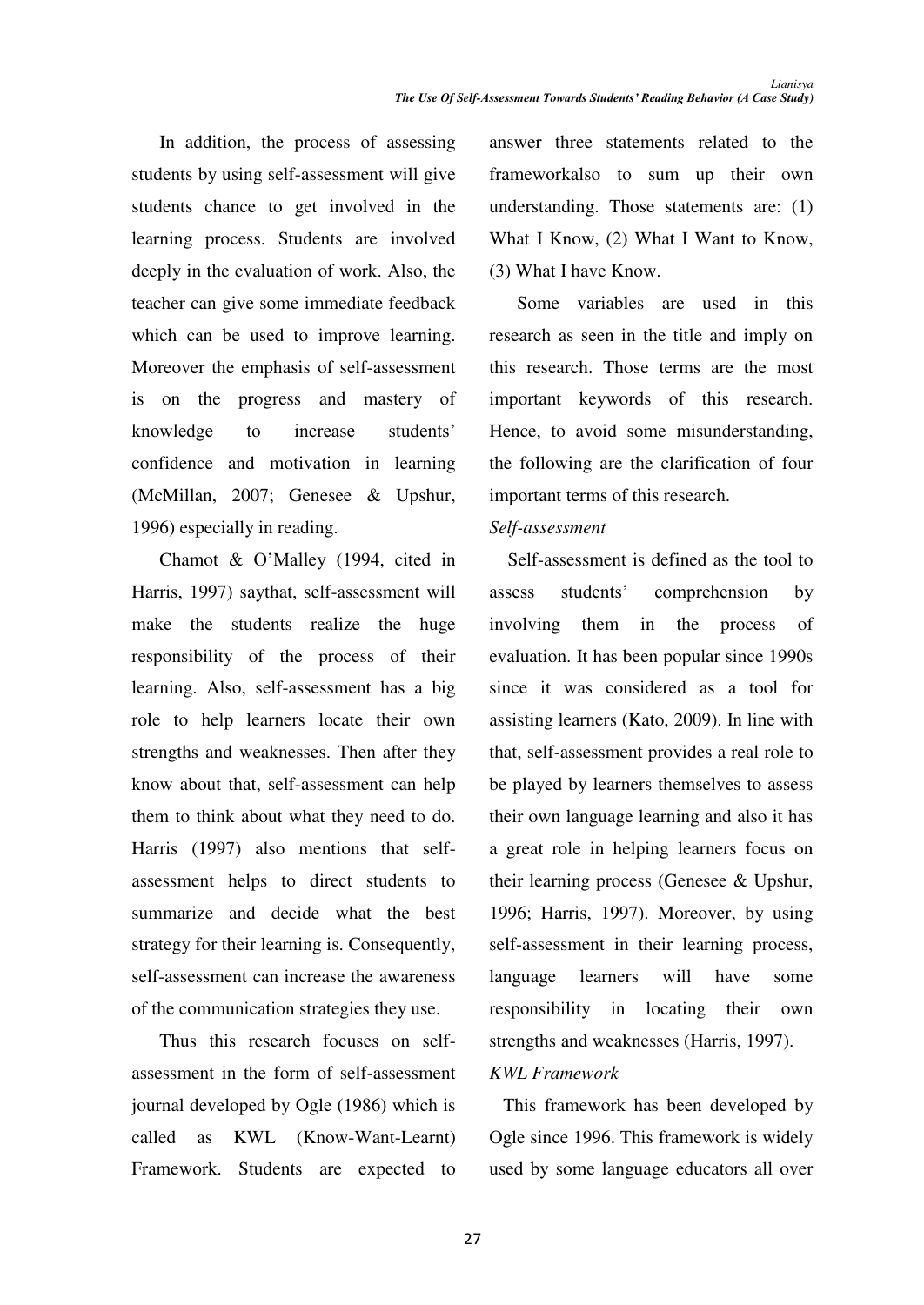the world as a kind of assessment for learning. K stands for know, W stands for want, while L stands for learnt. This framework is designed to help students construct their nature of reading and learning (Shelley, Anne Croutet al., 1997). *Reading Behavior* 

 Reading behavior comes from individual's self-concepts and the value the individual places in reading (Gambrell et al., 1996). Thus, student who perceives reading as valuable and important and who has personally relevant reasons for reading will engage reading in more planned and effort full manner. Those kinds of students are called highly motivated readers.

#### **Methodology**

This research employs qualitative approach as the method to analyze the data gathered. A descriptive case study method was applied in this study to attain the data. Ary et al. (2010) argues that a qualitative case study is one type of qualitative research method which provides in-depth, reach, and holistic description.

This study took place in one private high school in Bandung, West Java, Indonesia. The rationale of this place being taken as the site to conduct the research is because it supports the main objectives of the research which is to examine the effect of using self-assessment towards students'

reading behavior. Furthermore, this research involved some participants. The participants were an English teacher and 30 students of twelfth grade.

Thus, two different kinds of data collection techniques were used by the researcher, those are interview and classroom observation.

The data collected from the classroom observation and interview was analyzed by using frameworks of self-assessment (Brown, 2006; Gardner, 2000; Harris, 1997). Moreover the data were analyzed based on the theories of KWL Framework (Harris, 1997; Shelley et.al., 1997; Westwood, 2001).

#### **Data Presentation and Discussion**

Based on the interview data analysis, the teacher chose self-assessment to be used in her classroom, since she argued that this type of assessment would help the twelfth grader students to master and evaluate their reading skills by themselves, also she chose this assessment in order to create a good atmosphere and avoiding monotonous in her teaching activity.

These statements are in line with the basic function of self-assessment. Selfassessment is an assessment which administered by the students and involved the students to assess their own progress, set their own goal and monitor their own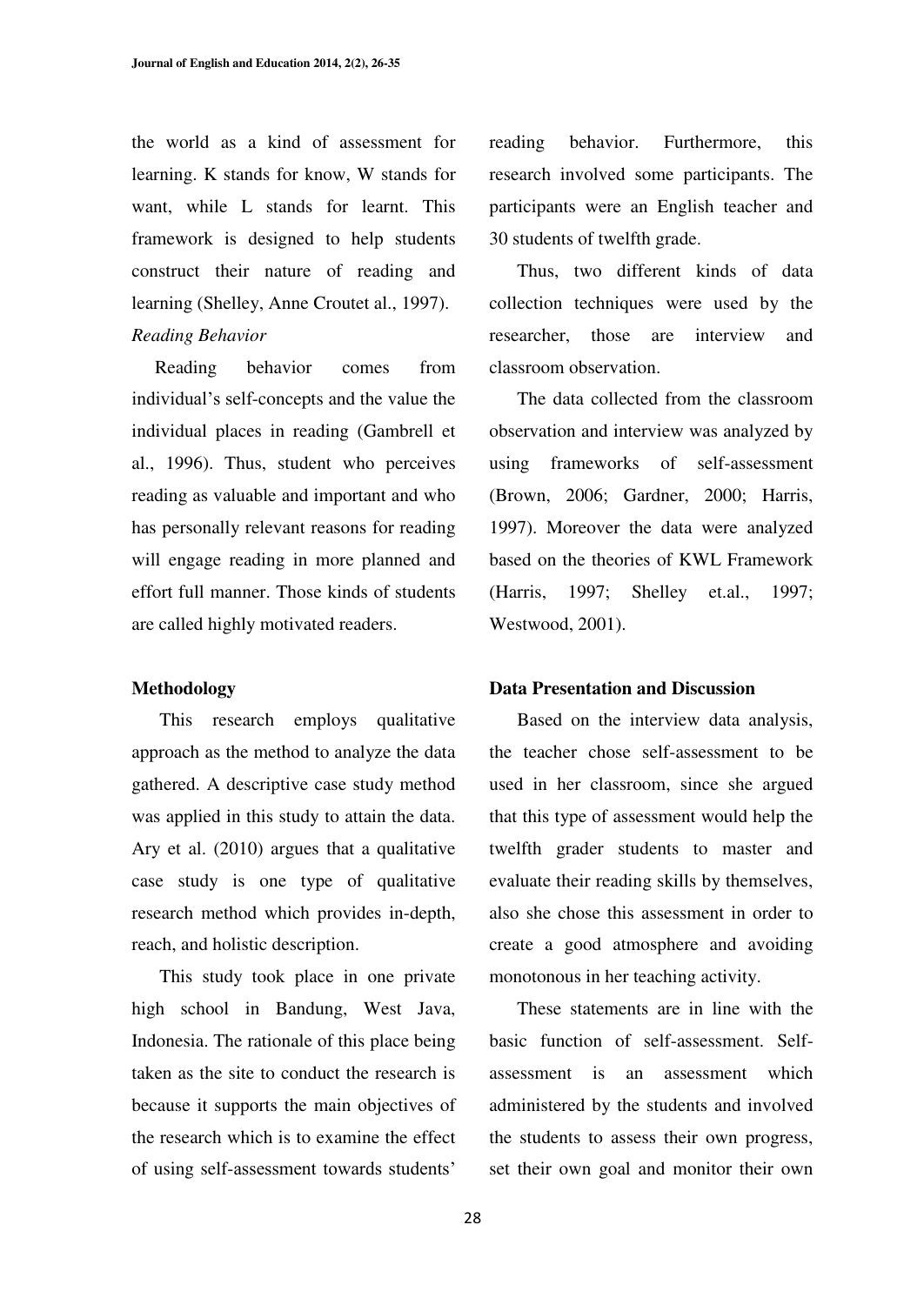learning (Brown, 2001; 2006; Gardner, 1999; Genesee & Upshur, 1996; Harris, 1997; Hughes, 2003; Paris & Ayres, 1994; Pellegrino &Chudowsky, 2001).

Moreover, the teacher also mentioned the factors that persuaded her to use selfassessment. Those factors were motivation and evaluation. Motivation factor meant that self-assessment motivated her students to be more active in their reading. It was beneficial for students' reading behavior since it encouraged and motivated the students to read and explore their reading. They asked what they did not know and discovered the answer by finding out from another source. Also, it encouraged the students to develop the questions based on the text. Self-assessment is a key strategy for autonomous language learning (Brown, 2006; Harris, 1997) and a powerful weapon from the teacher to train students in evaluating their own learning (Harmer, 2007: 140).

Another factor is evaluation, which covered the way the teacher evaluating the students' self-assessment. She claimed that it was easier to evaluate student's selfassessment, since she did not use any specific rubric. She provided feedback to evaluate her students' work towards selfassessment.

Based on the interview data, the teacher also mentioned the steps in conducting self-assessment in her classroom as follows:

- 1. She informed the students the material topic they were going to learn, and then she led them to brainstorm their prior knowledge of the topic, after that she asked the students to fill the "what I know" column.
- 2. She asked the students to develop some questions based on the topic given in the text and elaborated it in "what I want to know" column.
- 3. She asked the students to make a summary which was aimed at reviewing the whole session of learning in "what I have learnt" column.

 Based on the interview data, the procedure in conducting self-assessment mentioned by the teacher are in line with the three procedure in conducting selfassessment in the classroom proposed by Ogle (1992) and Westwood (2001) (see Table 4.2). In short, the interview discovered that the teacher certainly followed the procedure.

The teacher also shared the advantages of each step. She claimed that by doing those steps would assist the students to be active in questioning even in written form, because most of her students were passive speaker of English. Another advantage from self-assessment stated by the teacher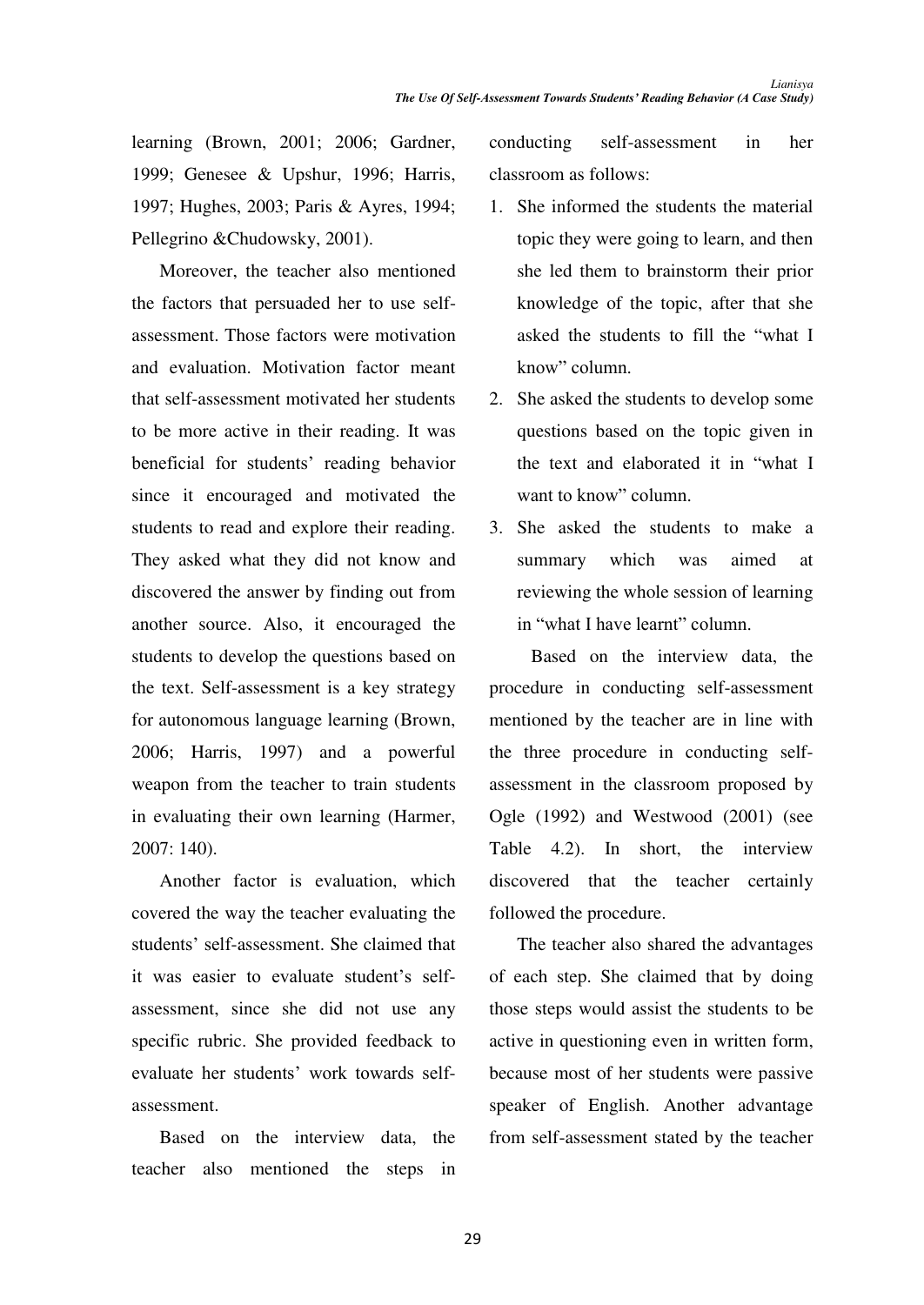that self-assessment helped the students to explore their prior knowledge of the text.

Furthermore, she claimed that selfassessment had an effect towards students' reading behavior. It urged the students to increase their passion in extensive reading. She added that by encouraging them to elicit questions in "what I want to know" column, they became curious about the topic given. In other words, it made the students find information about the topic by reading another source which could increase their extrinsic reading motivation.

From the observation data, it is found that the type of self-assessment used by the teacher as a participant was a metacognitive assessment for setting goal proposed by Brown (2006). Metacognitive assessment for setting goals was developed for learners in order to help them plan their own learning by doing self-monitored assessment. It featured with the extra stimulus for having set and accomplished their personal goal. It also fostered student's intrinsic motivation, in this case reading, for setting goals and supervising their learning activity.

From the interview data, the teacher stated that she has difficulty to be consistence in giving feedback on students' work. However, based on the classroom observation data, the teacher gave instructional feedback in students' work. It was given to the students in written form.

In implementing the self-assessment, the teacher has already followed the procedure of conducting self-assessment in the classroom as suggested by Westwood (2001). The teacher led the students to dig up their own prior knowledge by asking some questions related to the learning topic.

On the other hand, the teacher is also violating the procedure in conducting selfassessment. It is found in the observation data that the teacher somehow only asked the students to do the task. This research also examines the students response about the using of self-assessment towards students reading behavior. Based on the analyzed data, most of the students responded well towards the use of selfassessment in their learning process. However, some of the students claimed that they are forced to do the assessment. Since they did not know what the function of the assessment is, as shown in below.

*Interviewer (I)*  : *³MDGL menurut kamu apa fungsi dari form ini?" (so, in your opinion, what is the function of this form?*"

*Student (s1)*  : *³XQWXN meringkas apa yang kita pelajari, jadi kita lebih mengerti materinya.*" (to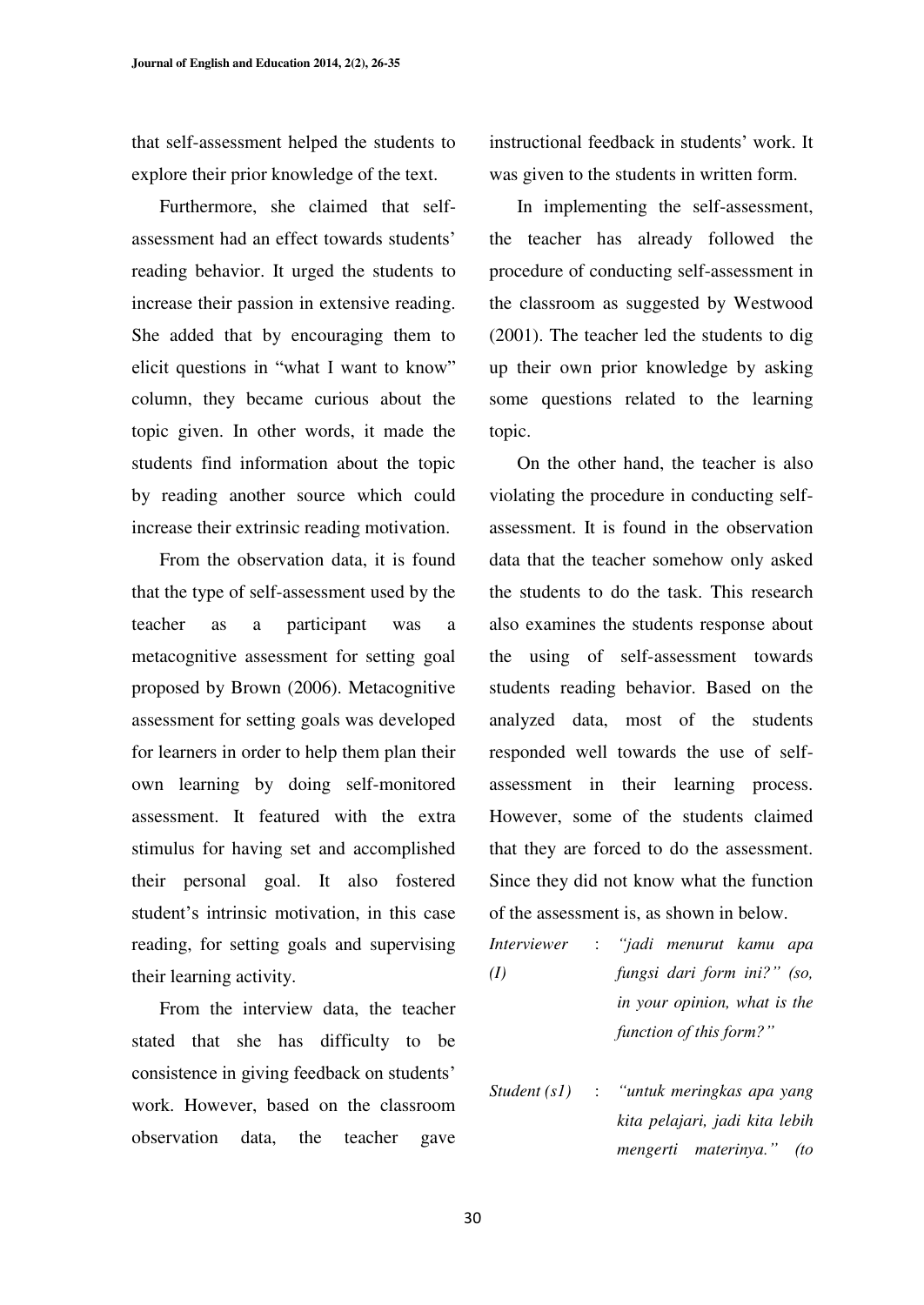*summarize what we have learnt, so we can be more understand.)* 

- *I*  : *"* memang *iya?"* (really)
- *S2*  : *nggak (nope)*
- *I*  : *"Whv?"*
- *S2 ³.DODX NDWD DNX PDK OHELK rumit aja jadi ga begitu paham juga buat apa ditulis kesitu?"* (in my opinion, it *becomes more complicated. I* don't know why we need to *write it there?)*
- *I*  : *"jadi apa yang kamu rasain?"* (so what do you *feel?)*
- *S2*  : *<sup><i>a</sup>Terpaksa I Ifeel I was*</sup> *being forced)*

*S4*  : *a*ggak juga." (not really)

This statement is in line with the finding onthe classroom observation. It portrays that the teacher who did not inform the exact purpose of using selfassessment in classroom or what selfassessment was. Consequently, some of the students were confused why they needed to use self-assessment.

In contrast, almost all of the students knew how to use the self-assessment form. They already knew how to fill every columns of self-assessment form based on their teacher instruction. It was shown when they answered the interview question which asked them to explain how to use the self-assessment form. Even though they still did not know what exactly selfassessment was. When the teacher gave them the instruction, they seemed to already know what to do. Also they did not ask any further information about how to use self-assessment.

They also hadquite positive responses when they answered the question related to the underlying reason of the use of selfassessment in their classroom. This questionwas aimed at discovering the student's perspective of using selfassessment. After the data were gathered, there were plenty of perspectives come from students as follows:

1. The first student assumed that by using self-assessment, the material learnt became more understandable. Also, she stated that self-assessment had been motivating her when she was reading a text, as shown in,

*³MDGL menurut aku mah, biar kita itu lebih ngerti sama materi yang kita pelajari, kita mau baca materinya. Kan anak jaman*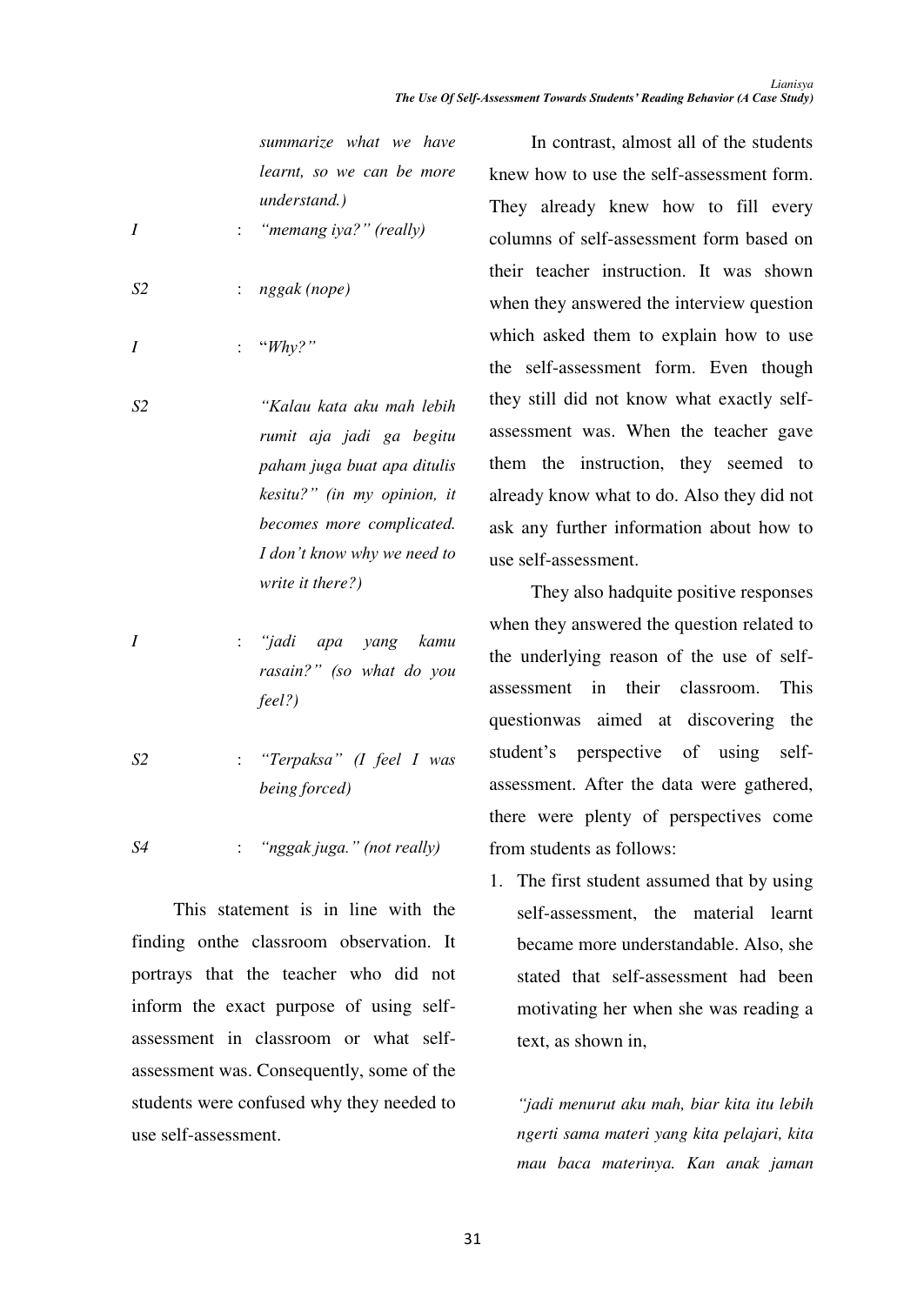*sekarang mah suka males yah baca-baca materi tuh. Nah makanya pake itu (selfassessment) jadi kita tuh bisa baca dan mahamin materi dengan lebih baik lagi.*"

2. Other students stated that the teacher's reason in using self-assessment for them was to test them, whether they had read the material or not. In other words the reason of the teacher in giving them self-assessment was to assess their knowledge of the material and guide the students to create their own questions, as shown in,

*³ELDU gurunya ngukur kemampuan kita, apakah kita udah baca atau belum*"

3. A student mentioned that the teacher intended to help him and his friends in learning process by using selfassessment. It helped them read and grasped the information from the text, as shown in,

³*mempermudah untuk mempelajari, kalau ada teks jadi lebih mudah dipelajari dan buat mengetahui apa saja yang sudah dipelajari dan ingin dipelajari lebih*  dalam."

4. The most interesting statement camefrom a few students. They stated that self-assessment provided a chance to ask some questions related to the topic in a written form. Since they were not an active English speaker in classroom so it motivated them and helpedthem to express their ideas by asking some questions, as shown in,

³*saya kan kadang suka bingung dengan isi teksnya, tapi saya sama kebanyakan teman-teman malu kalonanya. Jadi sekarang kita bisa tulis aja disini*"

*³VXSD\D kita mengerti, kan suka ada yang nggak nanya, kan dikelas ada yang malu nanya jadi bisa nanya disitu.*"

The data from the classroom observation showed that the teacher gave instructional feedback on students' works. However, there was a contrary from the interview data with students as the participant. The students mentioned that they were rarely got the feedback, as shown in,

### *³SHUWDQ\DDQ saya jarang WHUMDZDE¥*

Giving a feedback towards the students' work is the significant role for the teacher and the teacher needs to make sure whether the students got their feedback or not (Brown, 2006; Gardner, 2000), even though some students stated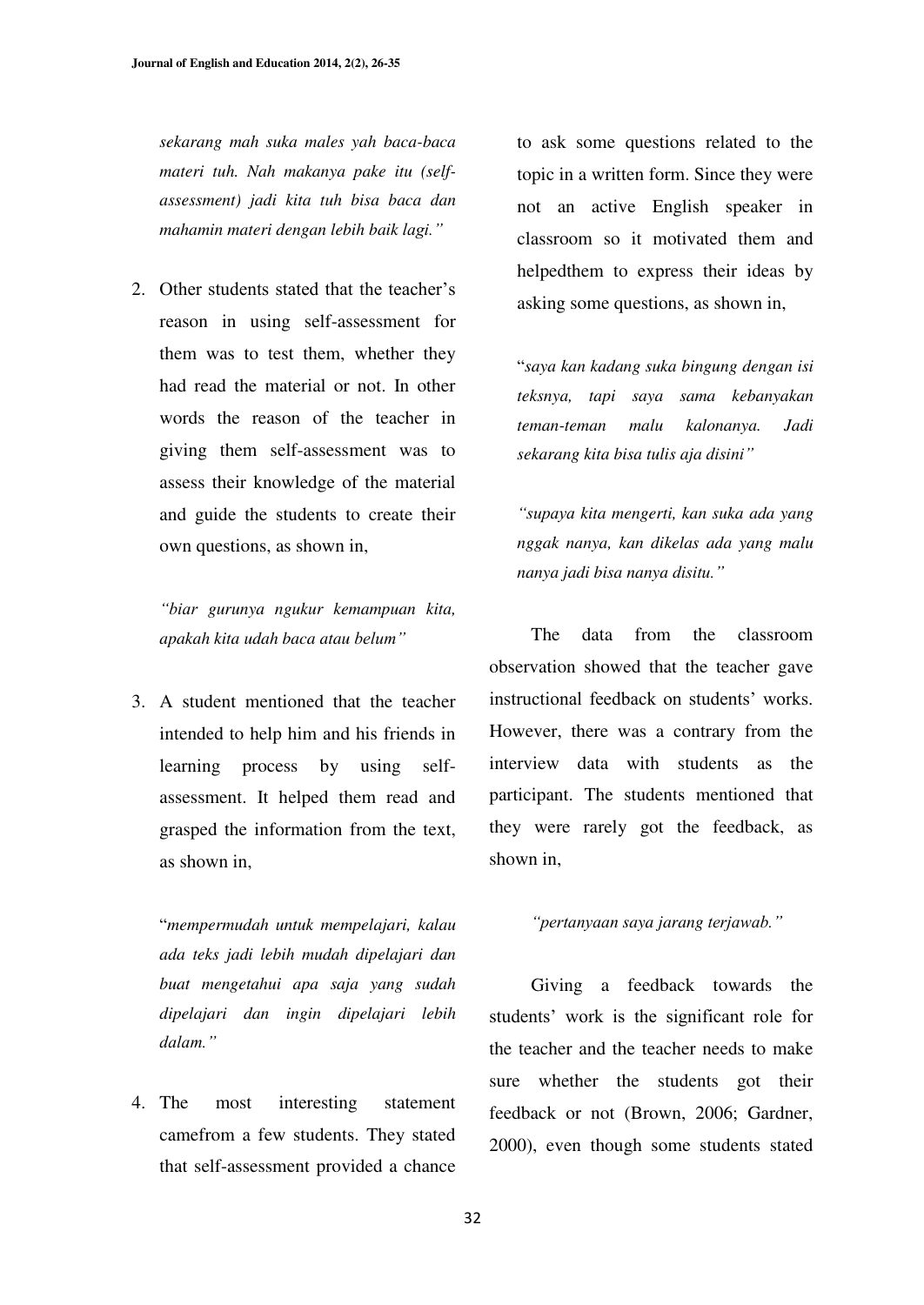that they browse, read, or ask their friends for more information of their questions.

However, the students found that self-assessment was beneficial for them, because it encouraged them to read and found theinformation from the text. It also helped them maintain their reading behavior as they used it regularly in classroom, especially in reading material.

In short, the use of self-assessment in classroom can motivate them to be actively involved in learning process, especially in reading activity. The teacher also needs to follow three main procedures in conducting self-assessment in classroom in order to maximize student's role Furthermore, the positive responses from students were found in this research, since self-assessment could help them to maintain their reading behavior.

## **Conclusions**

The research focused on the use of selfassessment towards students' reading behavior. This study was aimed at investigating the use of self-assessment affects students' reading behavior and discovering students' responses to the use of self-assessment in students' reading behavior.

Based on the findings, this study concluded that self-assessment helped the students in their learning activity,

especially reading. To some extent the teacher already followed the procedure of conducting self-assessment in the classroom as suggested by Westwood  $(2001)$  (e. g. activating students' prior knowledge, leading the students to extract some questions, and asking the students to make a summary) in terms of leading students to activate their prior knowledge. However to some extent the teacher also violated the procedures in terms of her inconsistency in conducting selfassessment in the classroom.There were three main procedures of self-assessment using KWL (Know-Want-Learnt) framework, which were used by the teacher. The procedures were activating student's prior knowledge by stimulating them with questions related to the topic, guiding students to frame and develop questions based on the topic, and asking students to review and summarize what they have learnt. Furthermore, selfassessment could help students to maintain their reading behavior since selfassessment motivated and encouraged them to be actively involved in their own learning process.

The students also gave positive responses and attitude about the use of self-assessment. Nevertheless, there are some negative response from students who stated that they did not know what exactly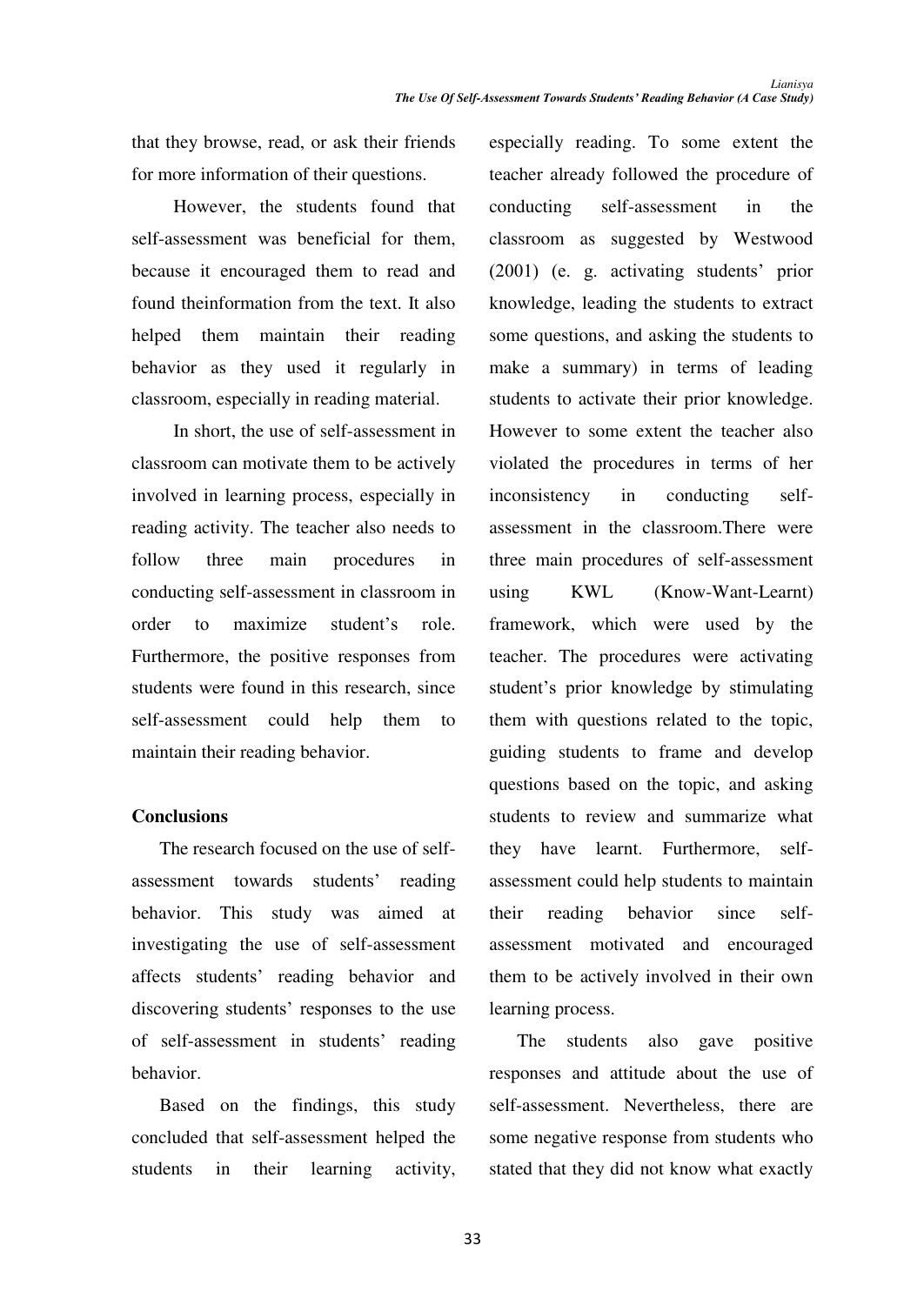a function of self-assessment. The analyzed data present that they were motivated to read an extensive text, asked some questions, and found out another source to solve their question.

#### **References**

- Ary, D. (2010). *Introduction to Research in Education* (8th ed.). Belmont: **Wadsworth**
- Baker, L., & Wigfield, A. (1999). Dimension of Children Motivation for Reading and Their Relations to Reading Activity and Reading Achievement. *Reading Research Quarterly*, 34, 452-477.
- Brown, H. (2001). *Teaching by Principles* (2nd ed.). New York: Longman.
- Brown, H. D. (2006). *Language Assessment, Principles and Classroom Practices.* San Fransisco, California: Longman.
- Gardner, D. (1999). Self-Assessment for Autonomous Language Learners. *Links & Letters, 7*, 49-60.
- Genesee, F., & Upshur, J. A. (1996). *Classroom-Based Evaluation in Second Language Education.* Cambridge: Cambridge Language Education.
- Harris, M. (1997, January). Self-Assessment of Language Learning in Formal Setting. *ELT Journal, 51/1*, 12-19.
- Harmer, J. (2007). *How to Teach English.* Essex, England: Pearson, Longman.
- Harmer, J. (2007). *The Practice of English Language Teaching* (4th ed.). Cambridge: Pearson Longman.
- Hughes, A. (2003). *Testing for Language Teachers* (2nd ed.). Cambridge: Cambridge University Press.
- Kato, F. (2009). Student preferences: Goalsetting and self-assessment activities in a tertiary education environment. *Sage Publication*, 3.
- Khonbi, Z. A., & Sadeghi, K. (2012). The Effect of Assessment Type (Self vs. Peer vs. Teacher) on Iranian University EFL Students' Course Achievement. *Language Testing in Asia, two*.
- Linse, C. T. (2005). *Practical English Language Teaching Young Learners.* (D. Nunan, Ed.) New York: McGraw-Hill.
- Methe, S., & Hintze, J. (2003). Evaluating Teacher Modeling as a Strategy to Increase Student Reading Behavior. *School of Psychology Review*.
- Ogle, D. M. (1992). KWL in Action: Secondary Teachers Find Applications that Work.
- Paris, S. G., & Ayres, L. R. (1994). *Becoming Reflective Students and Teachers with Portfolio and Authentic Assessment.* Washington, DC: American Psychological Association.
- Pellegrino, J., & Chudowsky, N. (2001). *Knowing what Students Know.* (R. Glaser, Ed.) Washington, DC: National Academy Press.
- Saito, Y. (2003). The Use of Self-Assessment in Second Language Assessment. *Teachers College, Columbia University Working Papers in TESOL & Applied Linguistic, 3. No. 1*(Second language Assessment).
- Scharle, A., & Szabo, A. (2000). *Learner Autonomy.* (S. Thornbury, Ed.) Cambridge: Cambridge University Press.
- Shelley, A. C., Bridwell, B., Hyder, L., Ledford, N., & Petterson, P. (1997). *Revisiting the KWL: What We Knew; What We Wanted to Know; What we Learned.*
- Silberstein, S. (1994). *Technique and Resources in Teaching Reading.* (R. Campbell, & W. Rutherford, Eds.) New York: Oxford University Press.
- Smith, M., & Keller, R. (1993). The Reading Practices and Study Behavior of Developmental and